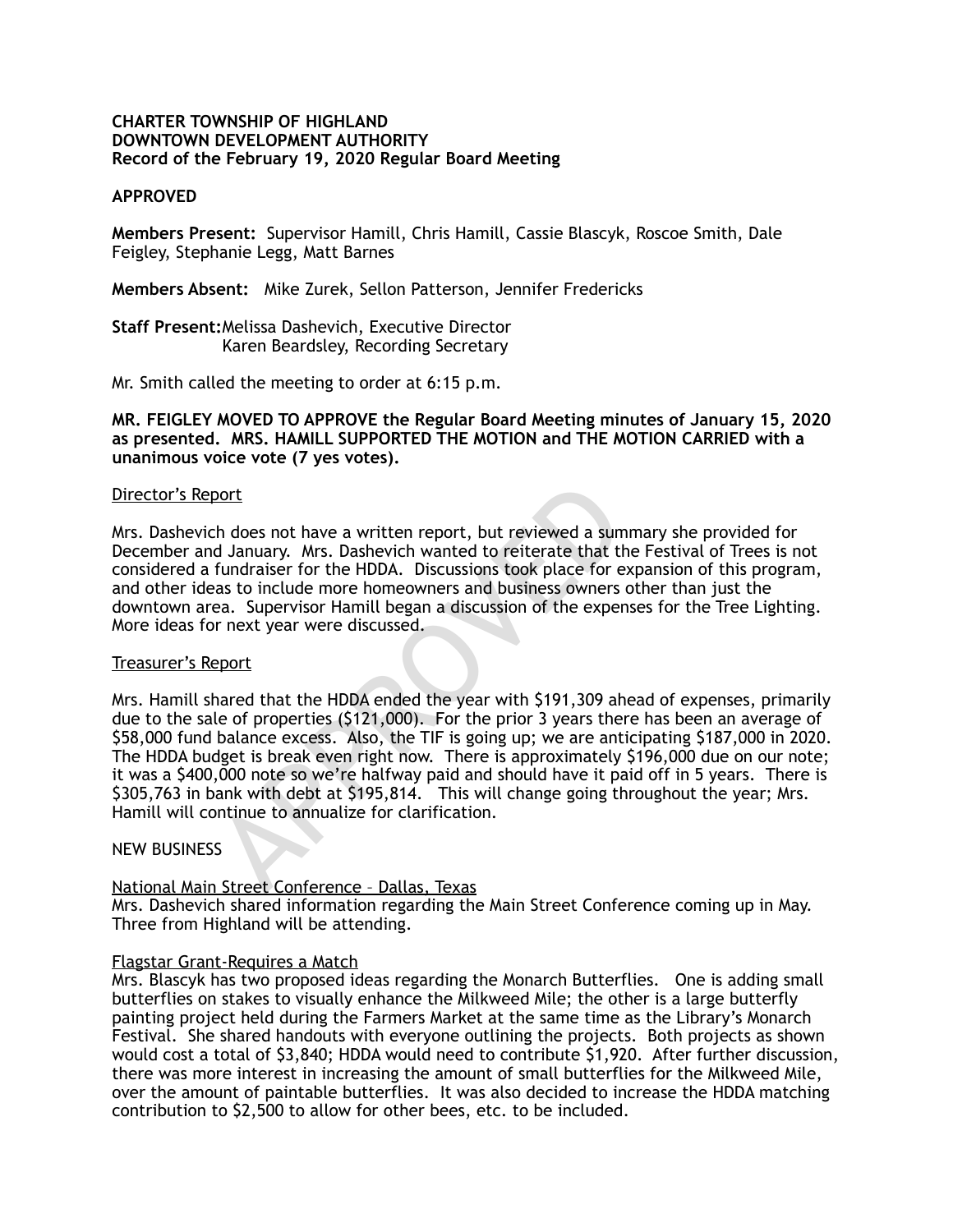**SUPERVISOR HAMILL MOVED TO APPROVE the application for the Flagstar Placemaking grant, as well as a contribution from the HDDA of \$2,500 from design account for the matching amount for this grant. MRS. BLASCYK SUPPORTED and THE MOTION CARRIED with a roll call vote: C. Blascyk-yes, R. Hamill-yes, C.Hamill-yes, S. Legg-yes, D. Feigleyyes, M. Barnes-yes, R. Smith-yes.** 

# Genisys Grant – Match is already budgeted.

**SUPERVISOR HAMILL MOVED TO APPROVE the application for the Genisys Grant. The matching portion is already accounted for in the budget. MRS. HAMILL SUPPORTED and THE MOTION CARRIED with a roll call vote: C. Blascyk-yes, R. Hamill-yes, C.Hamill-yes, S. Legg-yes, D. Feigley-yes, M. Barnes-yes, R. Smith-yes.** 

# Highland Business Subsidy Grant Application

Earth & Soul has applied for this grant again this year. They received it last year; but Mrs. Dashevich and Mrs. Blascyk have confirmed with Oakland County that receiving it both times is not a problem. So far, they are the only other business that has applied for this.

# Consider Cost Assistance with a Downtown Shopping/Restaurant Guide

This project was discussed at a Retail Roundtable meeting. All retailers and restaurants will be listed. There will be place for eight businesses to be highlighted with advertisement and coupons on the back of this publication. It was discussed that these 8 spaces will be offered to first come, first served. The cost of \$532 for 1,000 guides was originally thought to be divided among the 8 businesses.

However, Mrs. Dashevich and Mrs. Blascyk felt that 2,000 would be more appropriate since the guides could be placed in welcome packets for the Township as well, and asked the HDDA for monetary assistance with this project. In total, there are 30 retailers and 15 restaurants that would be listed in a 4-fold brochure. They would be located inside all businesses participating in order to market other businesses to all customers.

Fraction the back of this publication. It was discussed that these me, first served. The cost of \$532 for 1,000 guides was coming the 8 businesses.<br>Mrs. Dashevich and Mrs. Blascyk felt that 2,000 would be placed in welcome It was agreed that \$600 would be contributed toward this project, and discussion ensued as to where the money should come from. Supervisor Hamill expressed concern with the decisions made in determining which accounts money should/could be used for new ideas and projects. He felt that a more uniform procedure should be in place for these. He suggested that a budget amendment be made ahead of time to transfer money from the general fund account to the Promotions account, and that the Promotions account be used for any of these 'promotional' projects. Mrs. Hamill asked Mrs. Dashevich if she could provide an accounting of how much has already been 'spoken for' in each of the committees and line items to date and Mrs. Dashevich agreed to put together an accounting for that request.

In light of this, **SUPERVISOR HAMILL MADE A MOTION for a budget amendment to be made to move \$3,100 from the general fund to promotions to cover the \$2,500 expenditure made in the above Flagstar Placemaking Grant motion, as well as approving \$600 from promotions to be used for assistance with the production of a Downtown Shopping/ Restaurant Guide. MRS. LEGG SUPPORTED and THE MOTION CARRIED with a roll call vote: C. Blascyk-yes, R. Hamill-yes, C.Hamill-yes, S. Legg-yes, D. Feigley-yes, M. Barnes-yes, R. Smith-yes.** 

Spotlight Interview with Spinal Column

Mrs. Dashevich will be interviewed by the Spinal Column and will email a template/checklist to all board members asking for input.

# MSOC 2019 Evaluation

HDDA Minutes – Regular Meeting February 19, 2020